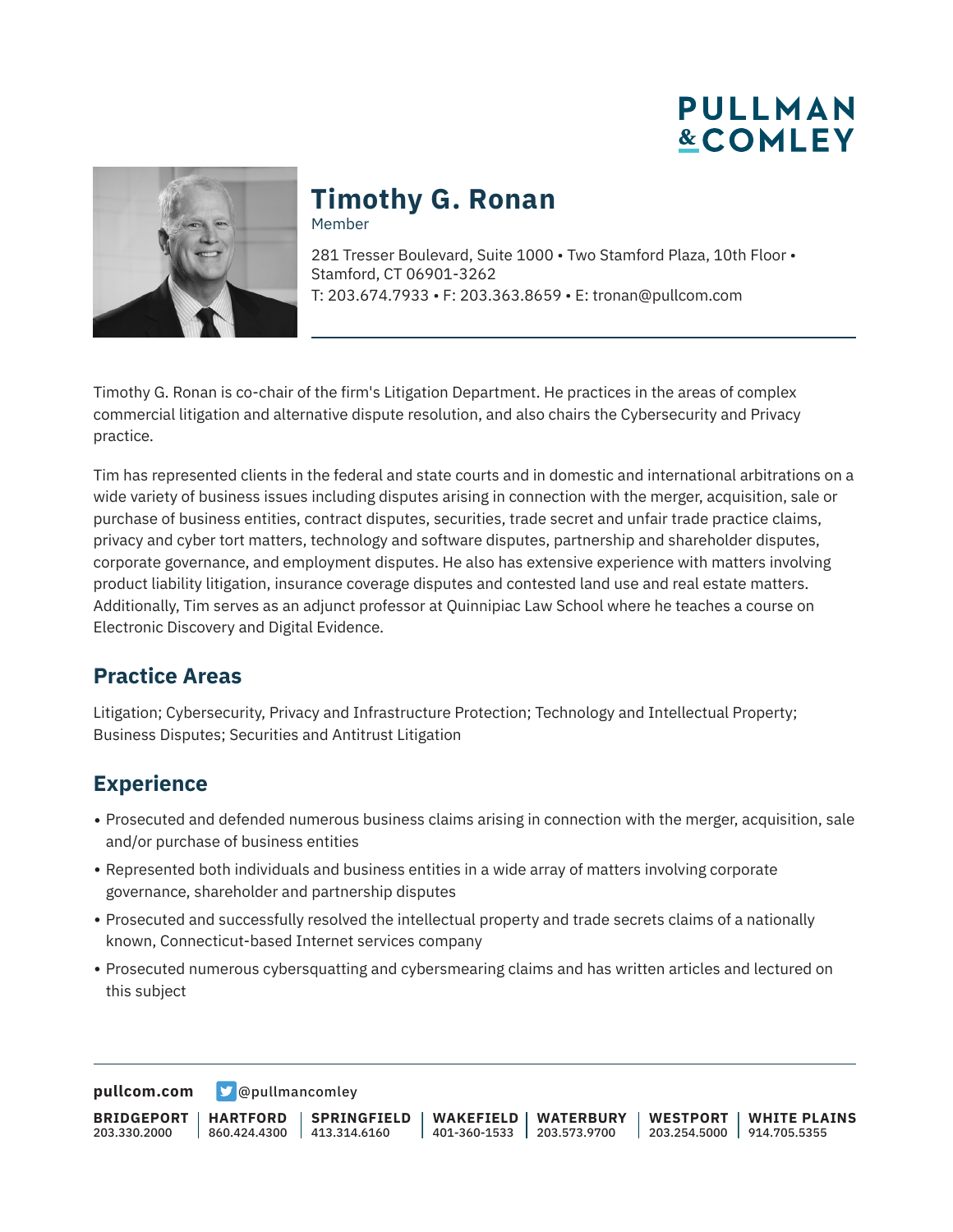# **PULLMAN &COMLEY**

# Timothy G. Ronan

- Successfully defended Connecticut-based software company against the unfair competition litigation commenced by its competitor
- Defended corporations, directors and officers in Connecticut class actions and derivative action securities litigation

#### **Bar and Court Admissions**

**Connecticut** New York U.S. Court of Appeals for the Second Circuit U.S. District Court, District of Connecticut U.S. District Court, Eastern District of New York U.S. District Court, Southern District of New York

### **Education**

New York Law School, J.D., *magna cum laude,* 1984; editor, *The New York Law School Law Review* College of the Holy Cross, B.A., 1975

#### **Publications**

Early-Stage Corporate Decisions Create Later-Stage Consequences *Bloomberg Tax*, 01.31.2022

#### **Alerts and Newsletters**

An Overview of Data Privacy and Protection Laws for Manufacturers 09.24.2021

# **Professional Affiliations**

American Bar Association Connecticut Bar Association - Federal Practice Section; Professional Discipline Committee; Alternative Dispute Resolution Committee Connecticut Judiciary Digital Evidence Committee